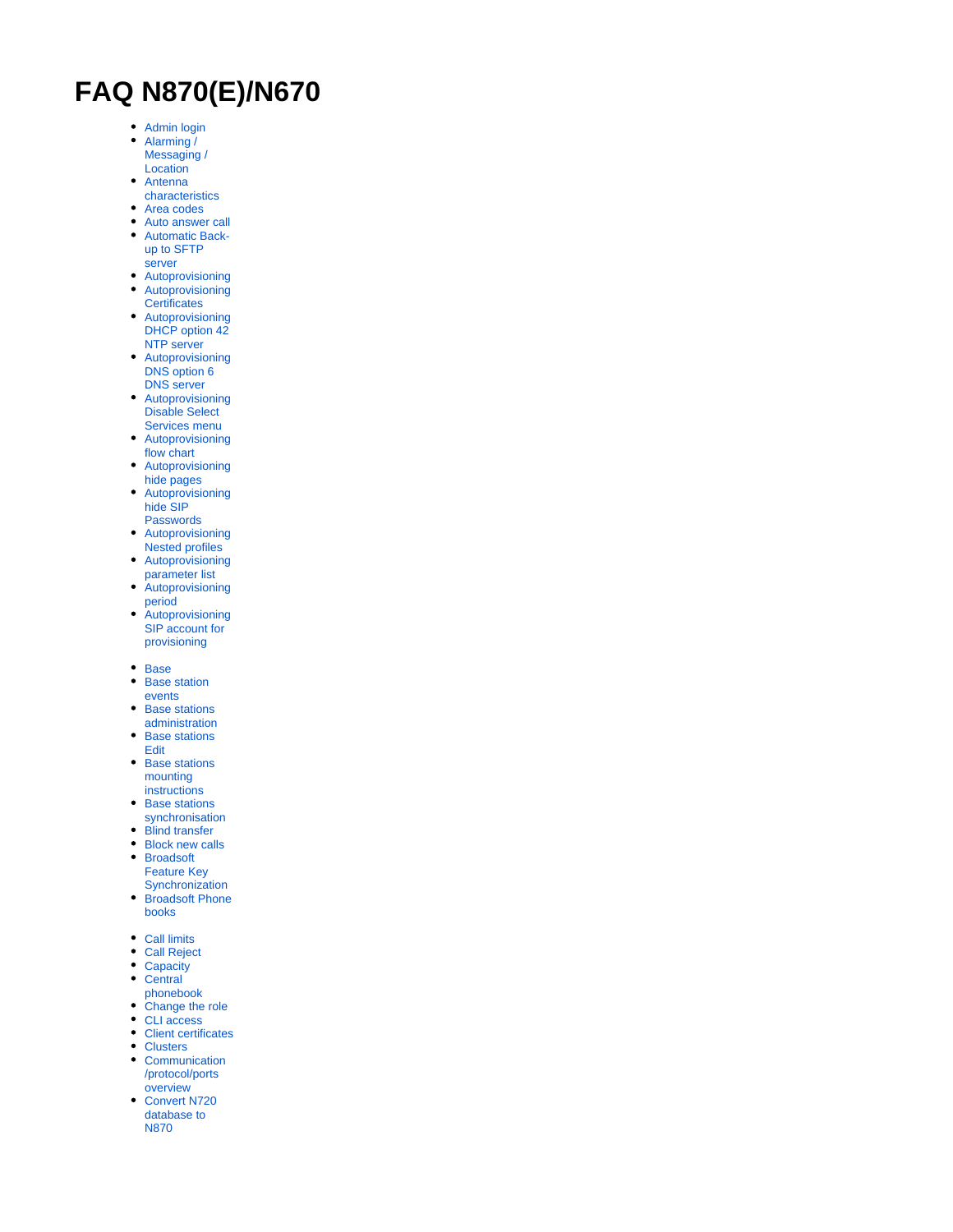- [Corporate](https://teamwork.gigaset.com/gigawiki/pages/viewpage.action?pageId=665193859)  [directories](https://teamwork.gigaset.com/gigawiki/pages/viewpage.action?pageId=665193859)
- [Data protection](https://teamwork.gigaset.com/gigawiki/display/GPPPO/FAQ+Nx70+-+Data+protection+notice)  [notice](https://teamwork.gigaset.com/gigawiki/display/GPPPO/FAQ+Nx70+-+Data+protection+notice)
- [Date and time](https://teamwork.gigaset.com/gigawiki/display/GPPPO/FAQ+Nx70+-+Date+and+time)
- [DECT Base](https://teamwork.gigaset.com/gigawiki/pages/viewpage.action?pageId=826896101)  $\bullet$
- $\bullet$ [DECT Base in](https://teamwork.gigaset.com/gigawiki/pages/viewpage.action?pageId=924844625)
- [different subnet](https://teamwork.gigaset.com/gigawiki/pages/viewpage.action?pageId=924844625) [DECT-based](https://teamwork.gigaset.com/gigawiki/display/GPPPO/FAQ+Nx70+-+DECT-based+synchronisation)
- [synchronisation](https://teamwork.gigaset.com/gigawiki/display/GPPPO/FAQ+Nx70+-+DECT-based+synchronisation)
- **[DECT Handsets](https://teamwork.gigaset.com/gigawiki/display/GPPPO/FAQ+Nx70+-+Handsets)**
- **DECT Handset**
- [re-registration](https://teamwork.gigaset.com/gigawiki/display/GPPPO/FAQ+Nx70+-+DECT+Handset+Re-registration)
- [DECT Manager](https://teamwork.gigaset.com/gigawiki/pages/viewpage.action?pageId=826896101) • **DECT Manager**
- [Adding](https://teamwork.gigaset.com/gigawiki/display/GPPPO/FAQ+Nx70+-+DECT+Manager+Adding)
- [DECT Manager](https://teamwork.gigaset.com/gigawiki/display/GPPPO/FAQ+Nx70+-+DECT+Manager+Administration)  [Administration](https://teamwork.gigaset.com/gigawiki/display/GPPPO/FAQ+Nx70+-+DECT+Manager+Administration)
- $\bullet$ [DECT Manager](https://teamwork.gigaset.com/gigawiki/display/GPPPO/FAQ+Nx70+-+DECT+Manager+Editing)  **[Editing](https://teamwork.gigaset.com/gigawiki/display/GPPPO/FAQ+Nx70+-+DECT+Manager+Editing)**
- DECT manager
- **[Synchronization](https://teamwork.gigaset.com/gigawiki/display/GPPPO/FAQ+Nx70+-+DECT+Manager+Synchronization)** DECT Manager **Synchronization**
- [Adding/Editing](https://teamwork.gigaset.com/gigawiki/pages/viewpage.action?pageId=830964193) [DECT settings](https://teamwork.gigaset.com/gigawiki/display/GPPPO/FAQ+Nx70+-+DECT+Settings)
- $\bullet$ [Device role](https://teamwork.gigaset.com/gigawiki/display/GPPPO/FAQ+Nx70+-+Installation)
- $\bullet$ [DHCP option 42](https://teamwork.gigaset.com/gigawiki/display/GPPPO/FAQ+Nx70+-+Auto+provisioning%3A+DHCP+option+42+NTP+server)
- [NTP serve](https://teamwork.gigaset.com/gigawiki/display/GPPPO/FAQ+Nx70+-+Auto+provisioning%3A+DHCP+option+42+NTP+server)r  $\bullet$
- **Diagnostics** [download](https://teamwork.gigaset.com/gigawiki/display/GPPPO/FAQ+Nx70+-+One+button+Diagnostics)
- $\bullet$ **Directories**
- [number list](https://teamwork.gigaset.com/gigawiki/display/GPPPO/FAQ+Nx70+-+Directories+number+list)
- [Distinctive ring](https://teamwork.gigaset.com/gigawiki/display/GPPPO/FAQ+Nx70+-+Distinctive+ring)
- $\bullet$ DNS option 6 [DNS server](https://teamwork.gigaset.com/gigawiki/display/GPPPO/FAQ+Nx70+-+Auto+provisioning%3A+DHCP+option+6+DNS+server)
- [Factory reset](https://teamwork.gigaset.com/gigawiki/display/GPPPO/FAQ+Nx70+-+Reboot+and+Reset+to+factory+default)
- $\bullet$ [Firmware update](https://teamwork.gigaset.com/gigawiki/display/GPPPO/FAQ+Nx70+-+Firmware+update)
- **[Fragmentation](https://teamwork.gigaset.com/gigawiki/display/GPPPO/FAQ+Nx70+-+Fragmentation)**  $\bullet$
- [Front](https://teamwork.gigaset.com/gigawiki/display/GPPPO/FAQ+Nx70+-+Front)
- [GAP handset](https://teamwork.gigaset.com/gigawiki/display/GPPPO/FAQ+Nx70+-+GAP+handset+support)  [support](https://teamwork.gigaset.com/gigawiki/display/GPPPO/FAQ+Nx70+-+GAP+handset+support)
- [Gigaset-config.](https://teamwork.gigaset.com/gigawiki/display/GPPPO/FAQ+Nx70+-+Gigaset-config.com)  $\bullet$ [com](https://teamwork.gigaset.com/gigawiki/display/GPPPO/FAQ+Nx70+-+Gigaset-config.com)
- [Group pick-up](https://teamwork.gigaset.com/gigawiki/display/GPPPO/FAQ+Nx70+-+Group+pick-up)
- [Handover](https://teamwork.gigaset.com/gigawiki/display/GPPPO/FAQ+Nx70+-+Handover)
- $\bullet$ [Handset](https://teamwork.gigaset.com/gigawiki/pages/viewpage.action?pageId=829376428)  [replacement via](https://teamwork.gigaset.com/gigawiki/pages/viewpage.action?pageId=829376428)
- [web-interface](https://teamwork.gigaset.com/gigawiki/pages/viewpage.action?pageId=829376428)
- $\bullet$ [Handsets](https://teamwork.gigaset.com/gigawiki/display/GPPPO/FAQ+Nx70+-+Handsets)
- [Hotspots](https://teamwork.gigaset.com/gigawiki/display/GPPPO/FAQ+Nx70+-+Hotspots%2C+increase+capacity)
- [Incidents](https://teamwork.gigaset.com/gigawiki/display/GPPPO/FAQ+Nx70+-+Incidents)
- $\bullet$ [I](https://teamwork.gigaset.com/gigawiki/pages/viewpage.action?pageId=605716698)[nstallation](https://teamwork.gigaset.com/gigawiki/display/GPPPO/FAQ+Nx70+-+Installation)
- $\bullet$ [Install DECT](https://teamwork.gigaset.com/gigawiki/display/GPPPO/FAQ+Nx70+-+Install+DECT+base+in+different+subnet)  [base in different](https://teamwork.gigaset.com/gigawiki/display/GPPPO/FAQ+Nx70+-+Install+DECT+base+in+different+subnet)  [subnet](https://teamwork.gigaset.com/gigawiki/display/GPPPO/FAQ+Nx70+-+Install+DECT+base+in+different+subnet)
- $\bullet$ [Integrator](https://teamwork.gigaset.com/gigawiki/display/GPPPO/FAQ+Nx70+-+Integrator)
- [Integrator down](https://teamwork.gigaset.com/gigawiki/display/GPPPO/FAQ+-+Integrator+is+down)
- $\bullet$ [Integrator role](https://teamwork.gigaset.com/gigawiki/display/GPPPO/FAQ+-+Integrator+role+N870+only)
- [only](https://teamwork.gigaset.com/gigawiki/display/GPPPO/FAQ+-+Integrator+role+N870+only)
- $\bullet$ [Integrator how](https://teamwork.gigaset.com/gigawiki/pages/viewpage.action?pageId=820249298)
- [to configure](https://teamwork.gigaset.com/gigawiki/pages/viewpage.action?pageId=820249298)
- $\bullet$ [IP address](https://teamwork.gigaset.com/gigawiki/display/GPPPO/FAQ+Nx70+-+IP+address)
- [IPUI](https://teamwork.gigaset.com/gigawiki/display/GPPPO/FAQ+Nx70+-+IPUI)
- Large sized
- [systems](https://teamwork.gigaset.com/gigawiki/display/GPPPO/FAQ+Nx70+-+Enterprise+%28Large%29+size+system)
- $\bullet$ [LAN connection](https://teamwork.gigaset.com/gigawiki/display/GPPPO/FAQ+Nx70+-+LAN+connection)
- [LAN](https://teamwork.gigaset.com/gigawiki/display/GPPPO/FAQ+Nx70+-+LAN+synchronisation)
- [synchronisation](https://teamwork.gigaset.com/gigawiki/display/GPPPO/FAQ+Nx70+-+LAN+synchronisation)
- [LDAP](https://teamwork.gigaset.com/gigawiki/pages/viewpage.action?pageId=665193859)
- [LED](https://teamwork.gigaset.com/gigawiki/display/GPPPO/FAQ+Nx70+-+LED)
- [License](https://teamwork.gigaset.com/gigawiki/display/GPPPO/FAQ+Nx70+-+License)
- [Login](https://teamwork.gigaset.com/gigawiki/display/GPPPO/FAQ+Nx70+-+Logging+in+the+web-interface)
- [Lookup caching](https://teamwork.gigaset.com/gigawiki/display/GPPPO/FAQ+Nx70+-+Lookup+caching)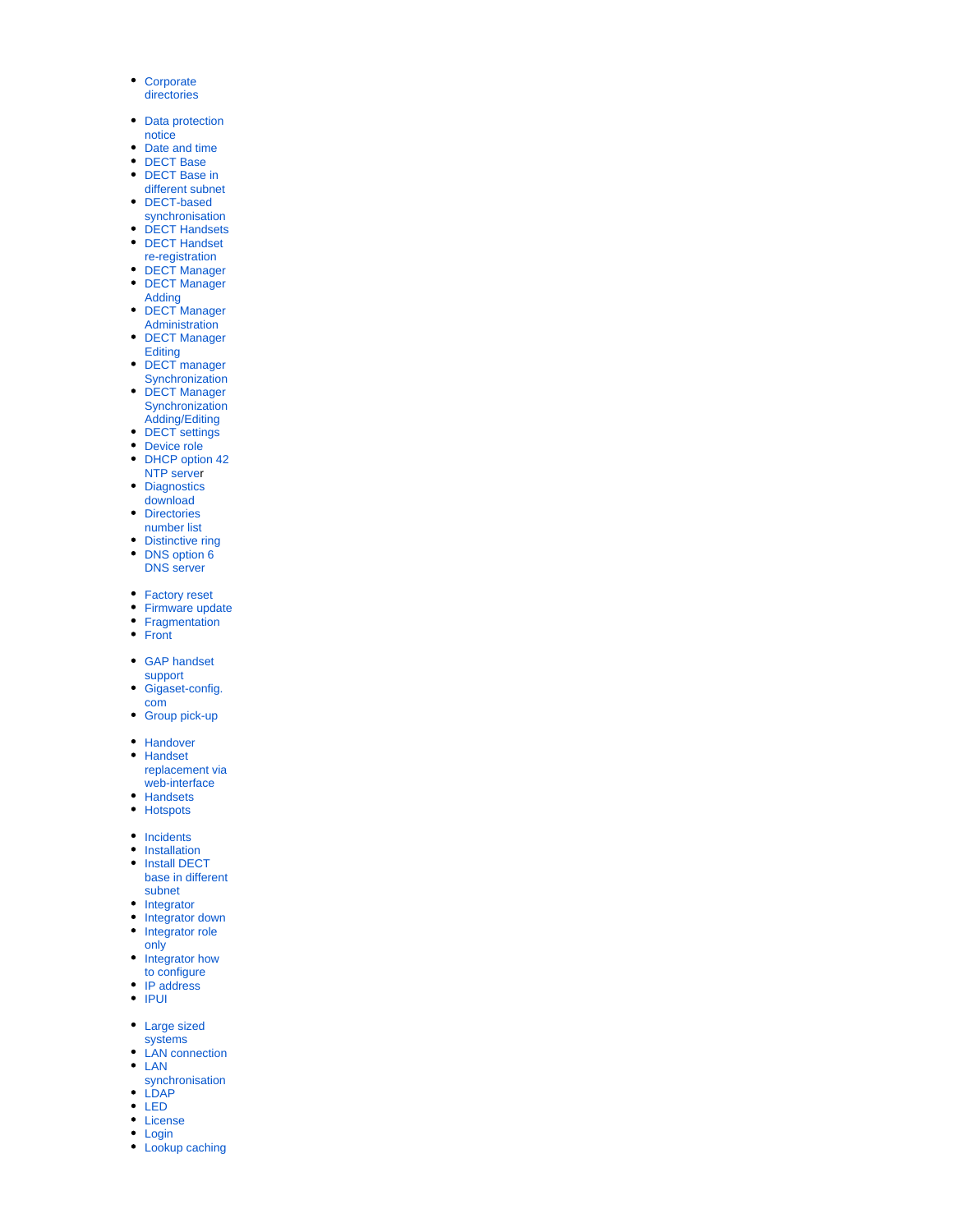- $\bullet$ [Mediasec](https://teamwork.gigaset.com/gigawiki/display/GPPPO/FAQ+Nx70+-+Mediasec)
- $\bullet$ [Medium sized](https://teamwork.gigaset.com/gigawiki/display/GPPPO/FAQ+Nx70+-+Medium+size+system)
- [system](https://teamwork.gigaset.com/gigawiki/display/GPPPO/FAQ+Nx70+-+Medium+size+system)  $\bullet$
- [Mini-multicell](https://teamwork.gigaset.com/gigawiki/display/GPPPO/FAQ+Nx70+-+Mini-multicell)  $\bullet$ [Mobile devices -](https://teamwork.gigaset.com/gigawiki/pages/viewpage.action?pageId=1094287455)
- [Export/Import](https://teamwork.gigaset.com/gigawiki/pages/viewpage.action?pageId=1094287455)
- NAT refresh
- [timer](https://teamwork.gigaset.com/gigawiki/display/GPPPO/FAQ+Nx70+-+NAT+refresh+timer)  $\bullet$
- [Nested profiles](https://teamwork.gigaset.com/gigawiki/display/GPPPO/FAQ+Nx70+-+Auto+provisioning%3A+Nested+profiles)  $\bullet$ [Network IP/LAN](https://teamwork.gigaset.com/gigawiki/pages/viewpage.action?pageId=826885578)
- $\cdot$  [NTP](https://teamwork.gigaset.com/gigawiki/display/GPPPO/FAQ+Nx70+-+Date+and+time)
- 
- Overload **[Balancing](https://teamwork.gigaset.com/gigawiki/display/GPPPO/FAQ+Nx70+-+Overload+balancing)**
- 
- $\bullet$  [PARI](https://teamwork.gigaset.com/gigawiki/display/GPPPO/FAQ+Nx70+-+How+to+prepare+one+DECT+manager+installations+to+be+added+later+to+Virtual+integrator)
- [Planning DECT](https://teamwork.gigaset.com/gigawiki/display/GPPPO/FAQ+Nx70+-+Planning+your+DECT+wireless+network)   $\bullet$
- [network](https://teamwork.gigaset.com/gigawiki/display/GPPPO/FAQ+Nx70+-+Planning+your+DECT+wireless+network)
- [PoE](https://teamwork.gigaset.com/gigawiki/display/GPPPO/FAQ+Power+over+Ethernet+%28PoE%29+-+classes+for+Gigaset+pro+devices)  $\bullet$  $\bullet$
- [Provisioning and](https://teamwork.gigaset.com/gigawiki/display/GPPPO/FAQ+Nx70+-+Provisioning+and+configuration)
- [configuration](https://teamwork.gigaset.com/gigawiki/display/GPPPO/FAQ+Nx70+-+Provisioning+and+configuration) **Provisioning**  $\bullet$
- [parameters](https://teamwork.gigaset.com/gigawiki/display/GPPPO/FAQ+Nx70+-+Auto+provisioning%3A+Parameters)
- $\bullet$  [RAP](https://teamwork.gigaset.com/gigawiki/pages/viewpage.action?pageId=828671569)
- [Rear](https://teamwork.gigaset.com/gigawiki/display/GPPPO/FAQ+Nx70+-+Top+and+Rear)
- $\bullet$ [Reboot and reset](https://teamwork.gigaset.com/gigawiki/display/GPPPO/FAQ+Nx70+-+Reboot+and+Reset+to+factory+default)
- $\bullet$ [Reboot](https://teamwork.gigaset.com/gigawiki/display/GPPPO/FAQ+Nx70+-+Reboot+%28Automatic%29+via+CLI)  [\(Automatic\) via](https://teamwork.gigaset.com/gigawiki/display/GPPPO/FAQ+Nx70+-+Reboot+%28Automatic%29+via+CLI)  [CLI](https://teamwork.gigaset.com/gigawiki/display/GPPPO/FAQ+Nx70+-+Reboot+%28Automatic%29+via+CLI)
- [Redundancy](https://teamwork.gigaset.com/gigawiki/display/GPPPO/FAQ+Nx70+-+Redundancy)
- $\bullet$ [Replace header](https://teamwork.gigaset.com/gigawiki/display/GPPPO/FAQ+Nx70+-+Replace+header)
- $\bullet$ [Reset to factory](https://teamwork.gigaset.com/gigawiki/display/GPPPO/FAQ+Nx70+-+Reboot+and+Reset+to+factory+default)
- [default](https://teamwork.gigaset.com/gigawiki/display/GPPPO/FAQ+Nx70+-+Reboot+and+Reset+to+factory+default)
- $\bullet$ [Roaming](https://teamwork.gigaset.com/gigawiki/display/GPPPO/FAQ+Nx70+-+Roaming)
- $\bullet$ [Role](https://teamwork.gigaset.com/gigawiki/display/GPPPO/FAQ+Nx70+-+Installation)
- $\bullet$ [RPN Group](https://teamwork.gigaset.com/gigawiki/display/GPPPO/FAQ+Nx70+-+RPN+Group)
- [RTP port](https://teamwork.gigaset.com/gigawiki/display/GPPPO/FAQ+Nx70+-+RTP+port)
- Satellite Control
- [Protocol \(SCP\)](https://teamwork.gigaset.com/gigawiki/pages/viewpage.action?pageId=924844625)
- $\bullet$ [Save and restore](https://teamwork.gigaset.com/gigawiki/display/GPPPO/FAQ+Nx70+-+Save+and+restore)
- $\bullet$ [SIP compact](https://teamwork.gigaset.com/gigawiki/display/GPPPO/FAQ+Nx70+-+SIP+compact+headers)  [headers](https://teamwork.gigaset.com/gigawiki/display/GPPPO/FAQ+Nx70+-+SIP+compact+headers)<sup>1</sup>
- SIP endpoint
- [identifier \(EPID\)](https://teamwork.gigaset.com/gigawiki/pages/viewpage.action?pageId=1312654698)
- $\bullet$ [SIP Multicast](https://teamwork.gigaset.com/gigawiki/display/GPPPO/FAQ+Nx70+-+Auto+provisioning%3A+SIP+Multicast)  $\bullet$ [SIP](https://teamwork.gigaset.com/gigawiki/pages/viewpage.action?pageId=972652885)
- [REGISTRATION](https://teamwork.gigaset.com/gigawiki/pages/viewpage.action?pageId=972652885)
- [S \(Simultaneous\)](https://teamwork.gigaset.com/gigawiki/pages/viewpage.action?pageId=972652885)  $\bullet$ [Site Planning Kit](https://teamwork.gigaset.com/gigawiki/pages/viewpage.action?pageId=1100382448)
- [\(SPK\)](https://teamwork.gigaset.com/gigawiki/pages/viewpage.action?pageId=1100382448)  $\bullet$
- [Small sized](https://teamwork.gigaset.com/gigawiki/display/GPPPO/FAQ+Nx70+-+Small+size+system)
- [system](https://teamwork.gigaset.com/gigawiki/display/GPPPO/FAQ+Nx70+-+Small+size+system) [SNMP](https://teamwork.gigaset.com/gigawiki/display/GPPPO/FAQ+Nx70+-+SNMP+explained)  $\bullet$
- [SSH access](https://teamwork.gigaset.com/gigawiki/display/GPPPO/FAQ+Nx70+-+CLI+access+via+ssh)
- [SUOTA](https://teamwork.gigaset.com/gigawiki/display/GPPPO/FAQ+Nx70+-+SUOTA)
- [Switch from](https://teamwork.gigaset.com/gigawiki/display/GPPPO/FAQ+Nx70+-+Switch+from+Small+to+Medium+system)  [Small to Medium](https://teamwork.gigaset.com/gigawiki/display/GPPPO/FAQ+Nx70+-+Switch+from+Small+to+Medium+system)
- [system](https://teamwork.gigaset.com/gigawiki/display/GPPPO/FAQ+Nx70+-+Switch+from+Small+to+Medium+system) [Synchronisation](https://teamwork.gigaset.com/gigawiki/display/GPPPO/FAQ+Nx70+-+Synchronisation+planning)
- [planning](https://teamwork.gigaset.com/gigawiki/display/GPPPO/FAQ+Nx70+-+Synchronisation+planning) [Sysdump via CLI](https://teamwork.gigaset.com/gigawiki/display/GPPPO/FAQ+Nx70+-+Sysdump+via+CLI)  $\bullet$
- $\bullet$ [Syslog](https://teamwork.gigaset.com/gigawiki/display/GPPPO/FAQ+Nx70+-+Syslog)
- $\bullet$ [System Security](https://teamwork.gigaset.com/gigawiki/display/GPPPO/FAQ+Nx70+-+System+Security)
- $\bullet$ [System Web](https://teamwork.gigaset.com/gigawiki/display/GPPPO/FAQ+Nx70+-+System+Web+configurator)
- [configurator](https://teamwork.gigaset.com/gigawiki/display/GPPPO/FAQ+Nx70+-+System+Web+configurator)
- Tel.search.ch
- [phone-book](https://teamwork.gigaset.com/gigawiki/display/GPPPO/FAQ+Nx70+-+Tel.search.ch+phonebook)
- [Top](https://teamwork.gigaset.com/gigawiki/display/GPPPO/FAQ+Nx70+-+Top+and+Rear) • [TTL value](https://teamwork.gigaset.com/gigawiki/display/GPPPO/FAQ+Nx70+-+Auto+provisioning%3A+TTL+value)
- 
- [User-agent](https://teamwork.gigaset.com/gigawiki/display/GPPPO/FAQ+Nx70+-+User+agent)
- $\bullet$ [Virtual Integrator](https://teamwork.gigaset.com/gigawiki/pages/viewpage.action?pageId=820249298)  [how to configure](https://teamwork.gigaset.com/gigawiki/pages/viewpage.action?pageId=820249298)